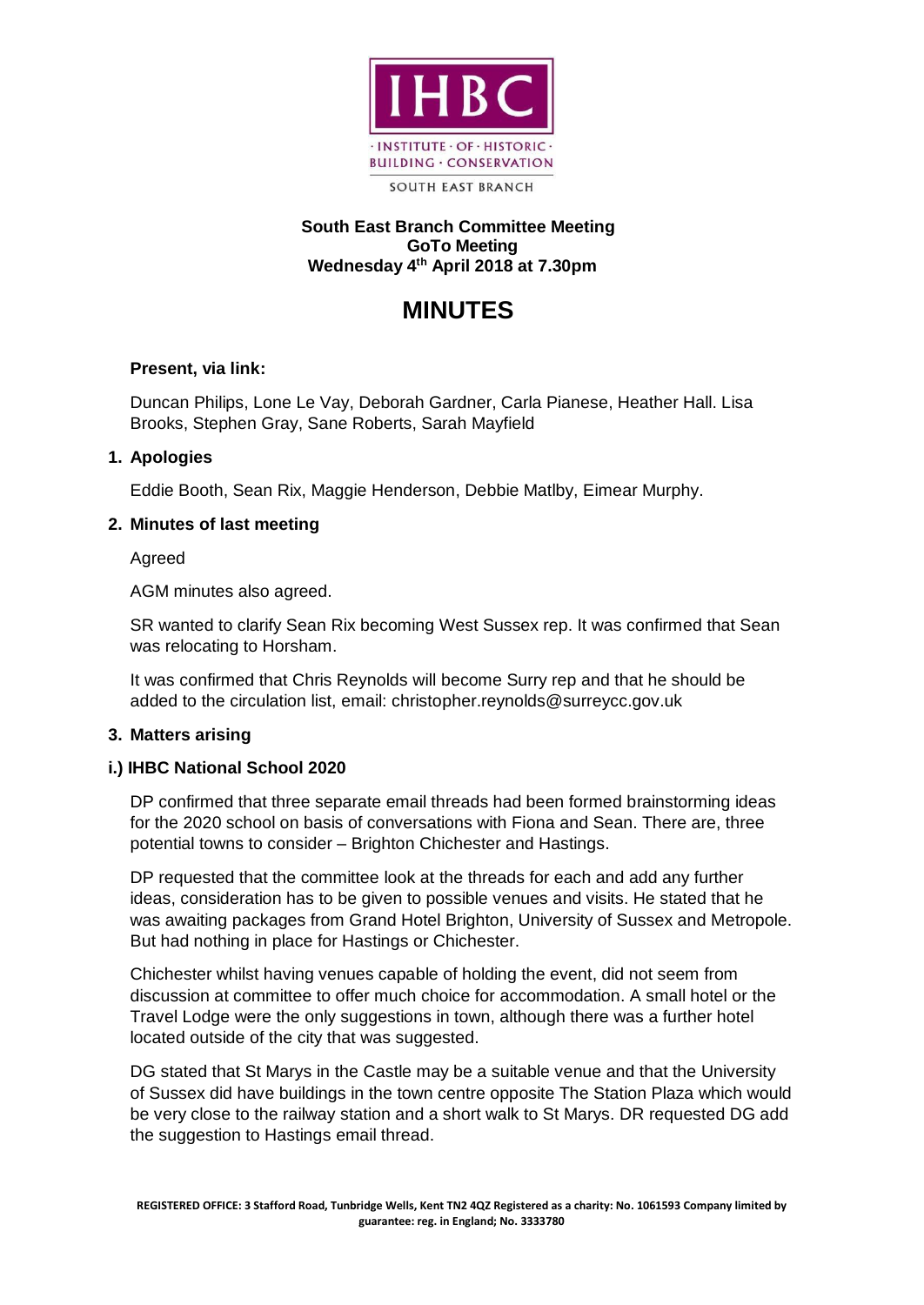

DP confirmed that all the information would be collated and sent through to Sean and Fiona for consideration.

It was also mentioned there are also emails circulating about themes which were suggested by IHBC Council.

### **ii) Charles Myners Event**

DP confirmed 20 people have already booked.

### **iii)Social Media**

SM confirmed that she had set up a linked in page. Discussions took place as to whether it was felt a group page / discussion forum was require. The consensus was to leave as is.

SR asked whether it was possible to set up a Twitter thread using a separate email / title so that the feed can move around rather than fixed to one person. DP stated there is an email already set up called 'SEEvents' which has never been used.

It was suggested that Twitter and Facebook are not for the committee as a discussion group but to advertise events. CP stated that IHBC national could successfully advertise and promote events if SE branch want to take advantage of it.

SG stated that linkedin works well and that he would be concerned using Facebook and Twitter.

SM stated Twitter was useful for getting word wider and that she would be happy to maintain it. SR felt that it would bring a wider audience form other branches near to SE. CP to arrange with 'Bancroft' at head office to liaise with SM

# **4. Events**

St Leonards Parish Church – Deborah Gardner / Stephen Gray

Knowle – Renovation Works – Sarah Mayfield

Clanden Park – planning stage at moment / transition ma be worth looking at for later in the year.

Church in Chatham – bringing back to use been redundant for ten years. Big enough congregation to put back into use – extensive dry rot.

Visit to Grade I listed Mosque in Woking - Duncan Philips to investigate

Talk for Sea Forts in the Solent – Sane Roberts

#### **5. Branch Rep**

SR happy to continue as Trustee, needs at least one or two signatories. She confirmed that she will talk to IHBC Council members to see if they will be happy to provide the signatures as she will be meeting them very soon.